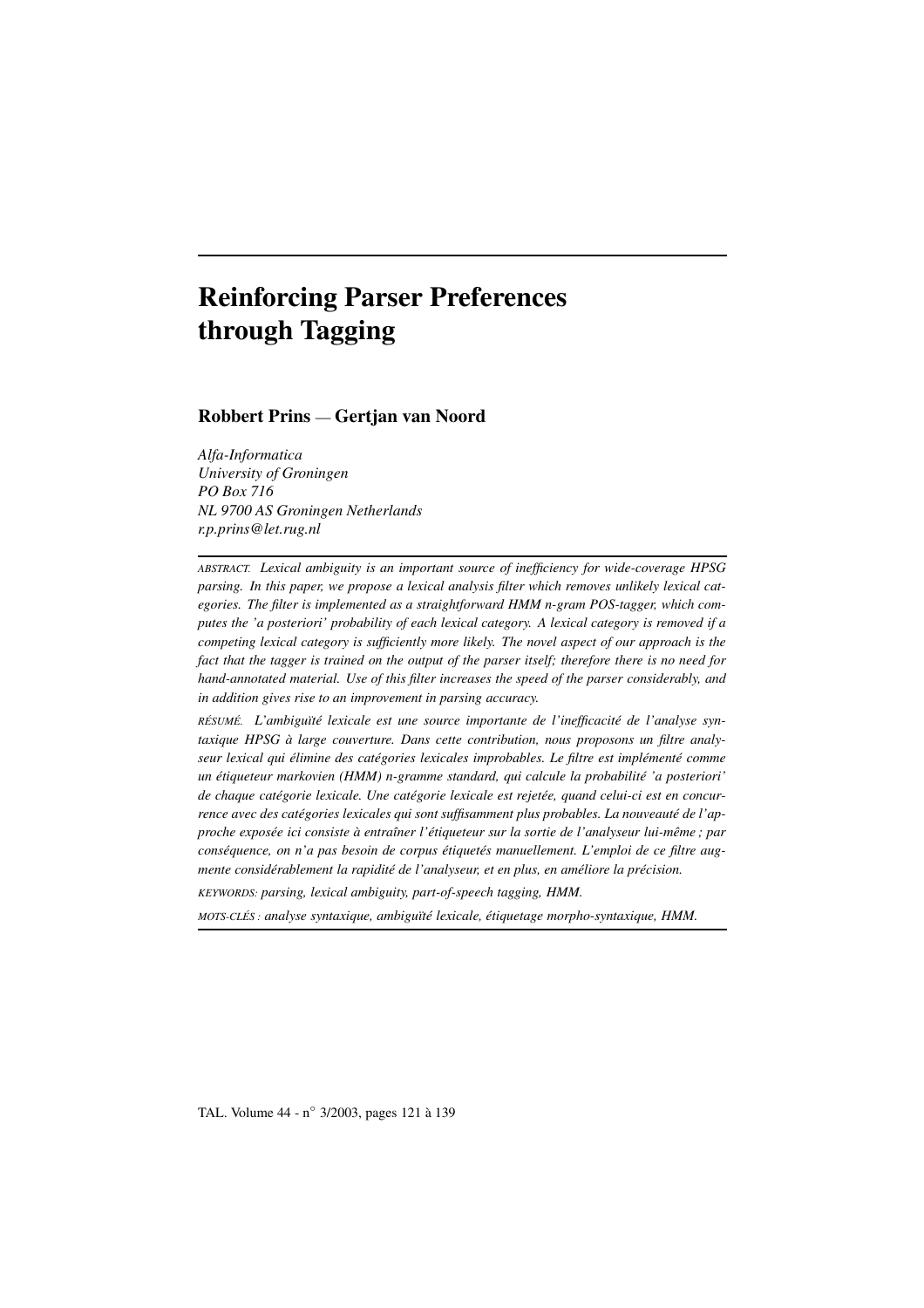#### **1. Introduction**

Full parsing of unrestricted text on the basis of a wide-coverage computational HPSG grammar remains a challenge. In our recent experience in the development of the Alpino system, a parsing system based on a wide-coverage HPSG for Dutch, we found that even in the presence of various sophisticated chart parsing and ambiguity packing techniques, lexical ambiguity in particular has an important effect on parsing efficiency.

In some cases, a category assigned to a word is obviously wrong for the sentence the word occurs in. For instance, in a lexicalist grammar the two occurrences of called in (1) will typically be associated with two distinct lexical categories. The entry associated with (1-a) will reflect the requirement that the verb combines syntactically with the particle 'up'. Clearly, this lexical category is irrelevant for the analysis of sentence (1-b), since no such particle occurs in the sentence.

(1) a. I called the man up b. I called the man

An effective technique to reduce the number of lexical categories for a given input consists of the application of hand-written rules which check such simple co-occurrence requirements. Such techniques have been used before, e.g. in the English Lingo HPSG system [KIE 99]. The drawback of this technique is that it relies on human experts of the grammar and lexicon, which are bound to make mistakes — in particular if the grammar and lexicon are in development.

In this paper we extend this filtering component using a part-of-speech (POS) filter. We consider the lexical categories assigned by the lexical analysis component as POStags, and we use standard POS-tagging techniques in order to remove very unlikely POS-tags.

In earlier studies, somewhat disappointing results were reported for using taggers in parsing [WAU 95], [CHA 96], [VOU 98]. Our approach is different from most previous attempts in a number of ways. These differences are summarized as follows.

Firstly, the training corpus used by the tagger is *not* created by a human annotator, but rather, the training corpus is labeled by the parser itself. Annotated data for languages other than English is difficult to obtain. Therefore, this is an important advantage of the approach. Typically, machine learning techniques employed in POStagging will perform better if more annotated data is available. In our approach, more training data can be constructed by simply running the parser on more (raw) text. In this sense, the technique is *unsupervised*.

For this approach to be feasible, the parser needs to be able to distinguish between competing parses. In our case, the Alpino parser is complemented by a maximum entropy disambiguation component. The disambiguation component is discussed briefly in section 2.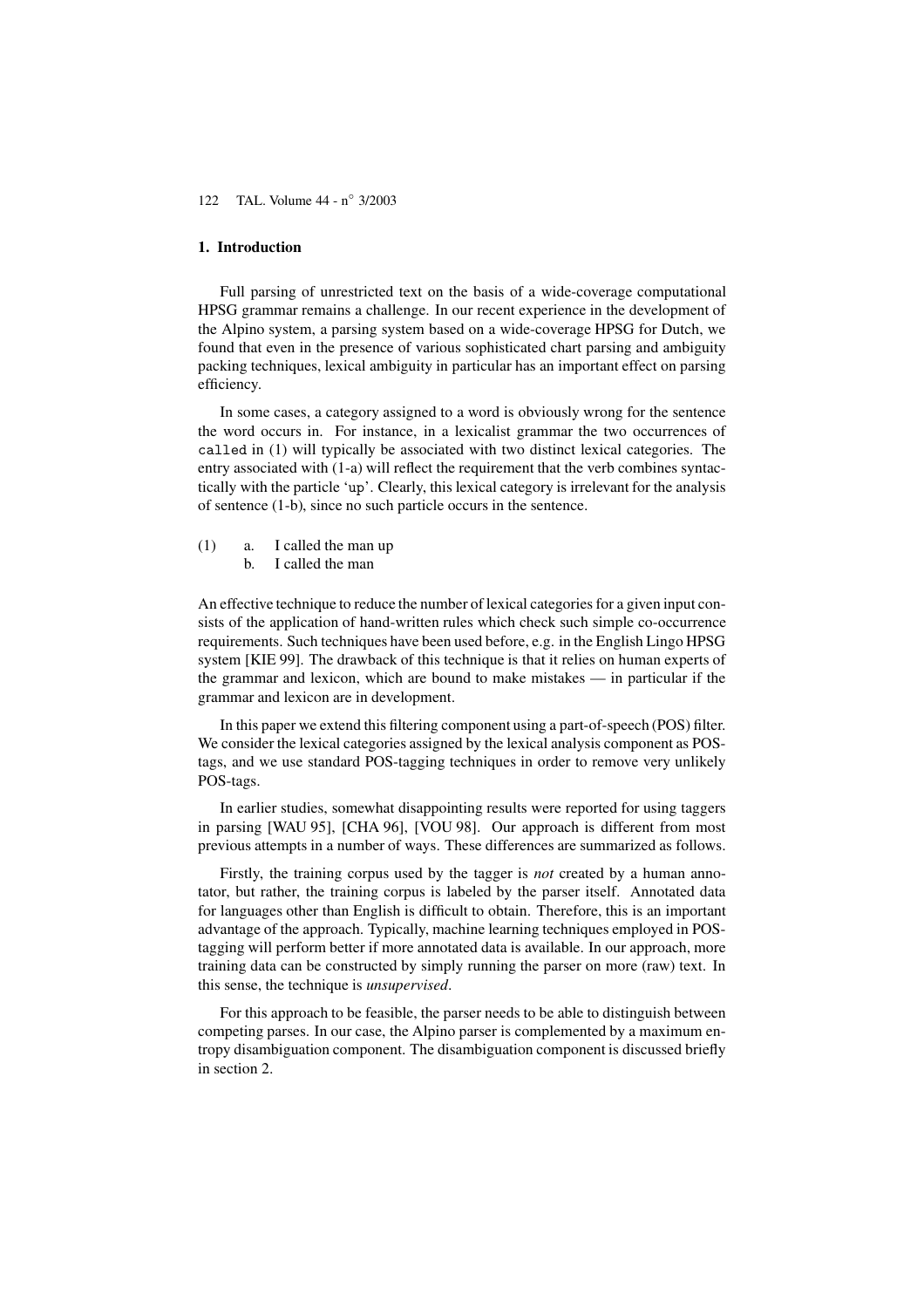Secondly, the HPSG for Dutch that is implemented in Alpino is heavily lexicalist. This implies that (especially) verbs are associated with many alternative lexical categories. Therefore, reducing the number of categories has an important effect on parsing efficiency.

Thirdly, the tagger is not forced to disambiguate all words in the input (this has been proposed before, e.g. in [CAR 96]). In typical cases the tagger only removes about half of the tags assigned by the dictionary. As we show below, the resulting system can be much faster, while parsing accuracy increases.

Fourthly, whereas in earlier work evaluation was described e.g. in terms of coverage (the number of sentences which received a parse), and/or the number of parse-trees for a given sentence, we have evaluated the system in terms of lexical dependency relations, similar to the proposal in [CAR 98b]. This evaluation measure presupposes the availability of a treebank, but is expected to reflect much better the accuracy of the system. In particular, as we will argue below, the coverage measure appears to be a very misleading evaluation metric for parse accuracy.

In the following section we describe the Alpino wide-coverage parser of Dutch, with which we performed our experiments. In section 3 we give a description of the trigram HMM tagger. In section 4 we show how using this tagger as a filter in Alpino improvesthe parser's performance, and in section 5 we consider ideas for future work.

## **2. Alpino: Wide-coverage Parsing of Dutch**

Alpino is a wide-coverage computational analyzer of Dutch which aims at accurate full parsing of unrestricted text. The system is described in more detail in [BOU 01b]. The grammar produces dependency structures, thus providing a reasonably abstract and theory-neutral level of linguistic representation. The dependency relations encoded in the dependency structures have been used to develop and evaluate both hand-coded and statistical disambiguation methods.

## **2.1.** *Grammar*

The Alpino grammar is an extension of the successful<sup>1</sup> OVIS grammar [NOO 99], a lexicalized grammar in the tradition of HPSG [POL 94].

The grammar formalism is carefully designed to allow linguistically sophisticated analyses as well as efficient and robust processing. In contrast to earlier work on HPSG, grammar rules in Alpino are relatively detailed. However, as pointed out in [SAG 97],

<sup>1</sup>. The OVIS grammar was part of the language understanding component of a spoken dialogue system for public transport information. In a formal evaluation, it was shown to perform much better than a competing language understanding component based on data-oriented parsing [ZAN 99].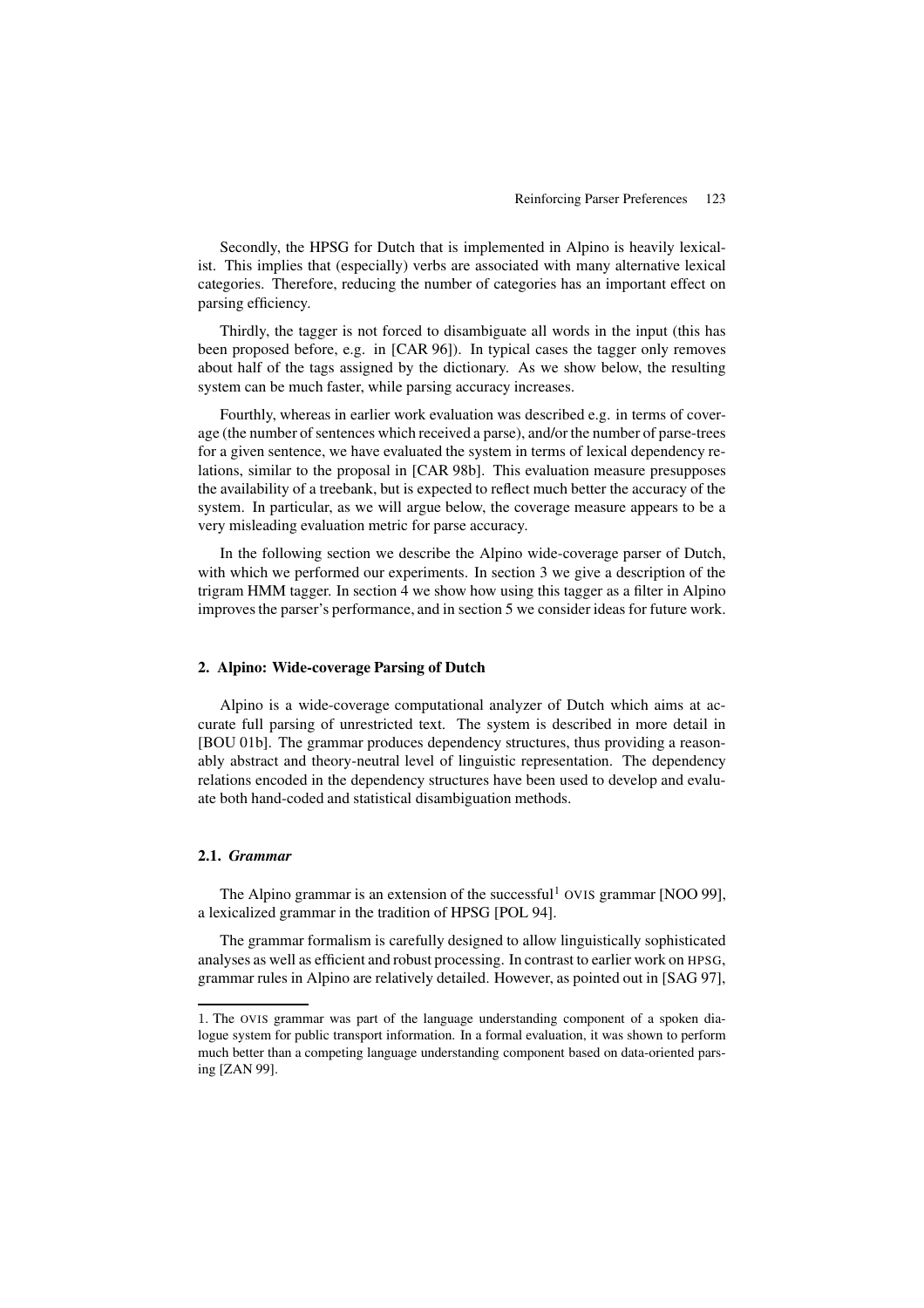by organizing rules in an inheritance hierarchy, the relevant linguistic generalizations can still be captured. The Alpino grammar currently contains over 350 rules, defined in terms of a few general rule structures and principles (almost all rules are defined in terms of a set of 15 different structures, which make use of about 10 different principles). The grammar covers the basic constructions of Dutch (including main and subordinate clauses, (indirect) questions, imperatives, (free) relative clauses, a wide range of verbal and nominal complementation and modification patterns, and coordination) as well as a wide variety of more idiosyncratic constructions (appositions, verb-particle constructions, PP's including a particle, NP's modified by an adverb, punctuation, etc.). The lexicon contains definitions for various nominal types (nouns with various complementation patterns, proper names, pronouns, temporal nouns, deverbalized nouns), various complementizer, determiner, and adverb types, adjectives, and about 100 verbal subcategorization types. Lexical generalizations are captured by organizing these lexical definitions in an inheritance network. The lexicon contains descriptions for more than 100,000 word forms.

The formalism supports the use of recursive constraints over feature-structures (using delayed evaluation, [NOO 94]). This allowed us to incorporate an analysis of cross-serial dependencies based on argument-inheritance [BOU 98] and a trace-less account of extraction along the lines of [BOU 01a].

The Alpino grammar produces dependency structures compatible with the CGNguidelines. Within the CGN-project [OOS 00], guidelines have been developed for syntactic annotation of spoken Dutch [MOO 00], using dependency structures similar to those used for the German Negra corpus [SKU 97]. The CGN-guidelines are available from the CGN-website: http://lands.let.kun.nl/cgn.

Below, some of the experiments make use of the Alpino Treebank [Alp02]. The Alpino Treebank contains hand-corrected syntactic annotations compatible with the CGN-guidelines for the newspaper (cdbl) part of the Eindhoven corpus [BOO 75]. The annotation consists of dependency structures, rather than phrase-structure trees.

#### **2.2.** *Robust Parsing*

The initial design and implementation of the Alpino parser is inherited from the system described in [NOO 97], [NOO 99] and [NOO 01]. However, a number of improvements have been implemented which are described below. The construction of a dependency structure proceeds in a number of steps. The first step consists of lexical analysis. In the second step a parse forest is constructed. The third step consists of the selection of the best parse from the parse forest.

#### 2.2.1. *Lexical Analysis*

The lexicon associates a word or a sequence of words with one or more *lexical categories*. Such lexical categories contain information such as part-of-speech, inflection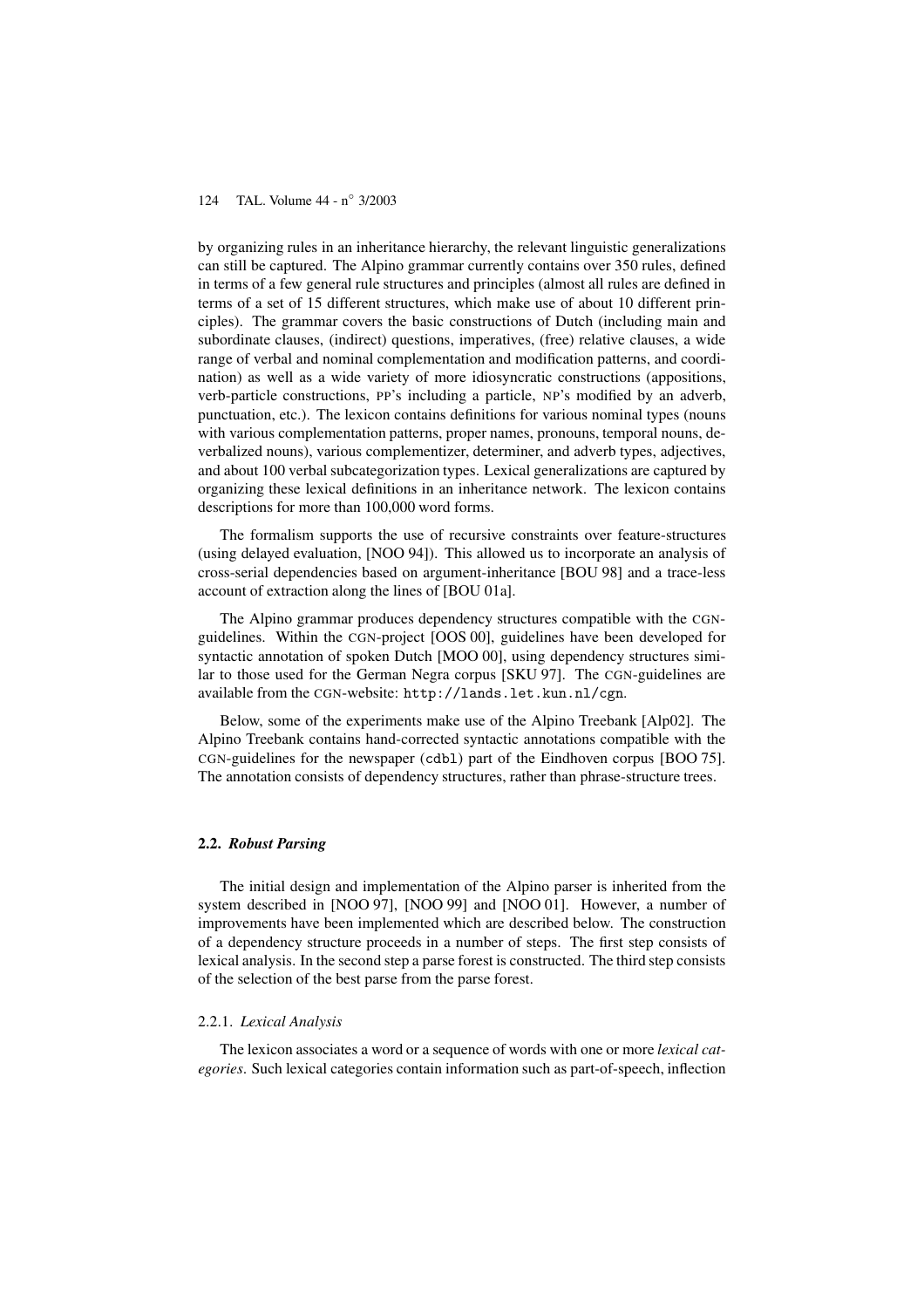as well as a subcategorization frame. For verbs, the lexicon typically hypothesizes many different lexical categories, differing mainly in the subcategorization frame.

For the words in the following sentence (2), for instance, the lexicon produces initially a total of 199 lexical categories:

(2) Mercedes zou Mercedes should her new haar nieuwe model gisteren hebben aangekondigd model yesterday have announced *Mercedes should have announced its new model yesterday*

Many of those lexical categories are obviously wrong. For example, one of the lexical categories for hebben is verb(hebben,pl,part sbar transitive(door)). This lexical category indicates a finite plural verb which requires a separable prefix door, and which subcategorizes for an SBAR complement. Since door does not occur anywhere in sentence (2), this lexical category will not be useful for this sentence. A filter containing a number of hand-written rules has been implemented which checks that such simple co-occurrence conditions hold. For sentence (2), the filter removes 173 lexical categories. The remaining 26 lexical categories are input to the HMM tagger described below. The tagger (using the default settings) will remove 8 of these. After the filter has been applied, feature structures are associated with each of the remaining 18 tags. Often, a single tag is mapped to multiple feature structures. The remaining 18 tags give rise to 81 feature structures.

#### 2.2.2. *Creating Parse Forests*

The Alpino parser takes the set of feature structures found during lexical analysis as its input, and constructs a *parse forest*: a compact representation of all parse trees. The Alpino parser is a left-corner parser with selective memoization and goalweakening. It is a variant of the parsers described in [NOO 97]. We generalized some of the techniques described there to take into account relational constraints, which are delayed until sufficiently instantiated [NOO 94].

#### 2.2.3. *Robustness*

As described in [NOO 99] and [NOO 01], the parser can be instructed to find all occurrences of the start category *anywhere in the input*. In case the parser cannot find an instance of the start category from the beginning of the sentence to the end, then the parser produces parse trees for chunks of the input. A best-first search procedure then picks out the best sequence of such chunks, generally preferring larger chunks over shorter ones, preferring connected paths over paths with uncovered words, and taking into account the scores assigned to the chunks by the disambiguation component (described in the following paragraph).

#### 2.2.4. *Unpacking and Parse Selection*

The motivation to construct a parse forest is efficiency: the number of parse trees for a given sentence can be enormous. In addition to this, in most applications the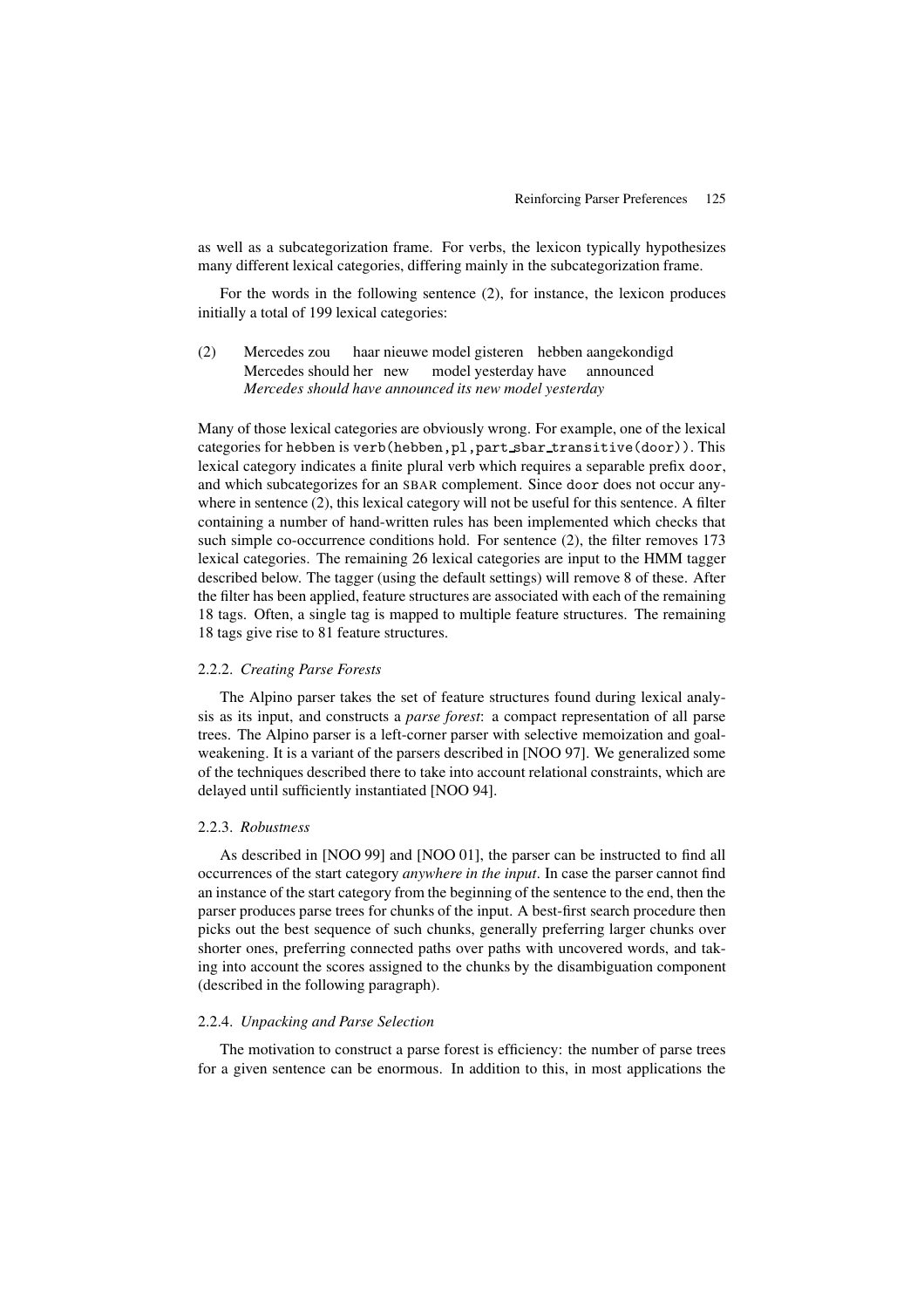objective will not be to obtain *all* parse trees, but rather the *best* parse tree. Thus, the final component of the parser consists of a procedure to select the best parse tree from the parse forest.

In order to select the best parse tree from a parse forest, we assume a parse evaluation function which assigns a score to each parse. In [BOU 01b] some initial experiments with a variety of parse evaluation functions are described. In the experiments discussed here, the parse evaluation function consisted of a log-linear model.

Log-linear models were introduced to natural language processing by [BER 96] and [Del 97], and applied to stochastic constraint-based grammars by [ABN 97] and [JOH 99]. Given a conditional log-linear model, the probability of a sentence  $x$  having the parse  $y$  is:

$$
p(y|x) = \frac{1}{Z(x)} \exp\left(\sum_{i} \lambda_i f_i(x, y)\right)
$$

Here, each  $f_i(x, y)$  is a property function which will return the number of times a specific property  $i$  occurs in parse  $y$  of sentence  $x$ . Each property function has an associated weight  $\lambda_i$  (the weights are determined in training). The partition function  $Z(x)$  will be the same for every parse of a given sentence and can be ignored, so the score for a parse is simply the weighted sum of the property functions  $f_i(x, y)$ .

In the log-linear model employed in our parser, we employed several types of features corresponding to grammar rules as well as some more idiosyncratic features indicating complementation / modification, long / short distance dependencies etc. The model was trained on the sentences of up to 40 words of the Alpino treebank (about 6000 sentences from the newspaper part of the Eindhoven corpus)<sup>2</sup>.

A naive algorithm constructs all possible parse trees, assigns each one a score, and then selects the best one. Since it is too inefficient to construct all parse trees, we have implemented the algorithm which computes parse trees from the parse forest as a best-first search. This requires that the parse evaluation function is extended to partial parse trees. We implemented a variant of a best-first search algorithm in such a way that for each state in the search space, we maintain the  $b$  best candidates, where b is a small integer (the *beam*). If the beam is decreased, then we run a larger risk of missing the best parse (but the result will typically still be a relatively 'good' parse); if the beam is increased, then the amount of computation increases too.

<sup>2</sup>. The training data did not contain the first 220 sentences which are used for the evaluation described in section 4.1.

<sup>3</sup>. Note that this procedure differs from best-first parsing (e.g. [CAR 98a]) since in our case only the parse selection phase is best-first; the construction of the parse-forest finds all parses.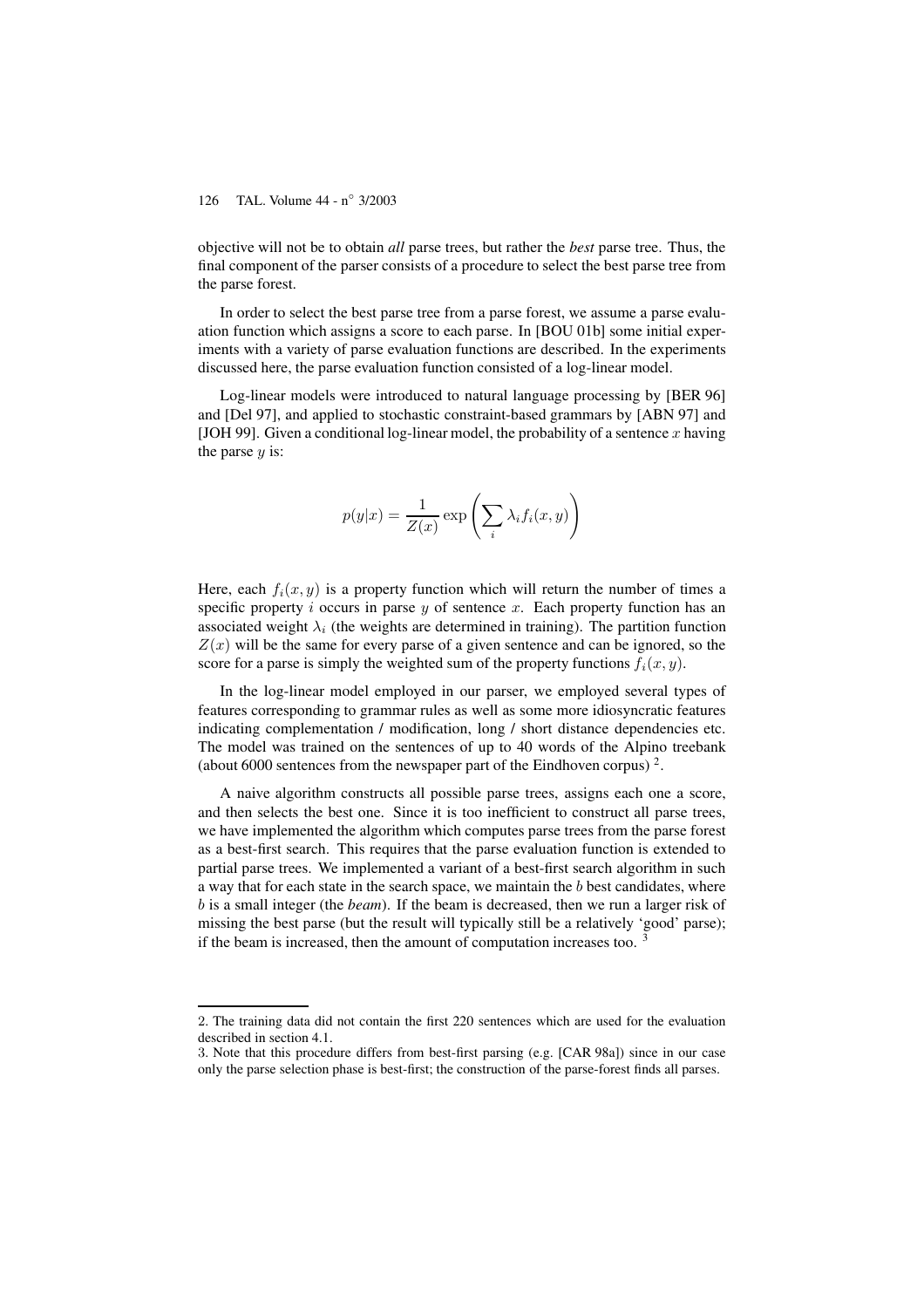#### **3. Using a POS-tagger as a Filter**

#### **3.1.** *Mapping Lexical Categories to POS-tags*

As indicated earlier, the wide coverage lexicon for Dutch that we worked with makes many detailed distinctions. Therefore, there are many different lexical categories: more than 18,000. In order to use this tagset in a POS-tagger, the lexical categories are mapped to a (smaller) set of lexical category classes, by ignoring some of the information present in lexical categories (in particular subcategorization information). In the experiments described here, there were 1365 lexical category classes.

The HMM tagger described below finds the best tag for each position in the string, and then removes competing tags for the same position under certain conditions. The Alpino lexicon sometimes assigns lexical categories to a sequence of words in the input. For example, the three words

(3) met betrekking tot with respect to

are analyzed as a single preposition. In order to keep the architecture of the tagger simple, the words that make up such multi-word-units are mapped to separate tags. If the sequence of words  $w_1 \ldots w_n$  is assigned category c, then this category is removed, and instead for each j,  $1 \le j \le n$ , we assign a new category  $(j, c)$  to word  $w_j$ . In example (3) the category  $(1, \text{preposition})$  is assigned to met,  $(2, \text{preposition})$  is assigned to betrekking and (3, preposition) is assigned to tot. Due to this expansion, the number of lexical category classes increases (in the experiments below) to 2392. The Alpino lexicon also assigns lexical categories to sequences of words in the case of named entities (proper names, temporal expressions) and multi-word-units (often expressions from other languages) such as *a` priori*, *up to date*, *credit card*, etc.

## **3.2.** *The HMM Tagger*

We implemented a variant of the standard trigram HMM tagger, described e.g. in chapter 10.2 of [MAN 99]: an HMM in which each state corresponds to the previous two tags, and in which probabilities are directly estimated from a labeled training corpus. In this model, the relevant probabilities are of two types:

– the probability of a tag given the preceding 2 tags:

$$
P(t_i|t_{i-2}t_{i-1})
$$

– the probability of a word given its tag:

 $P(w_i|t_i)$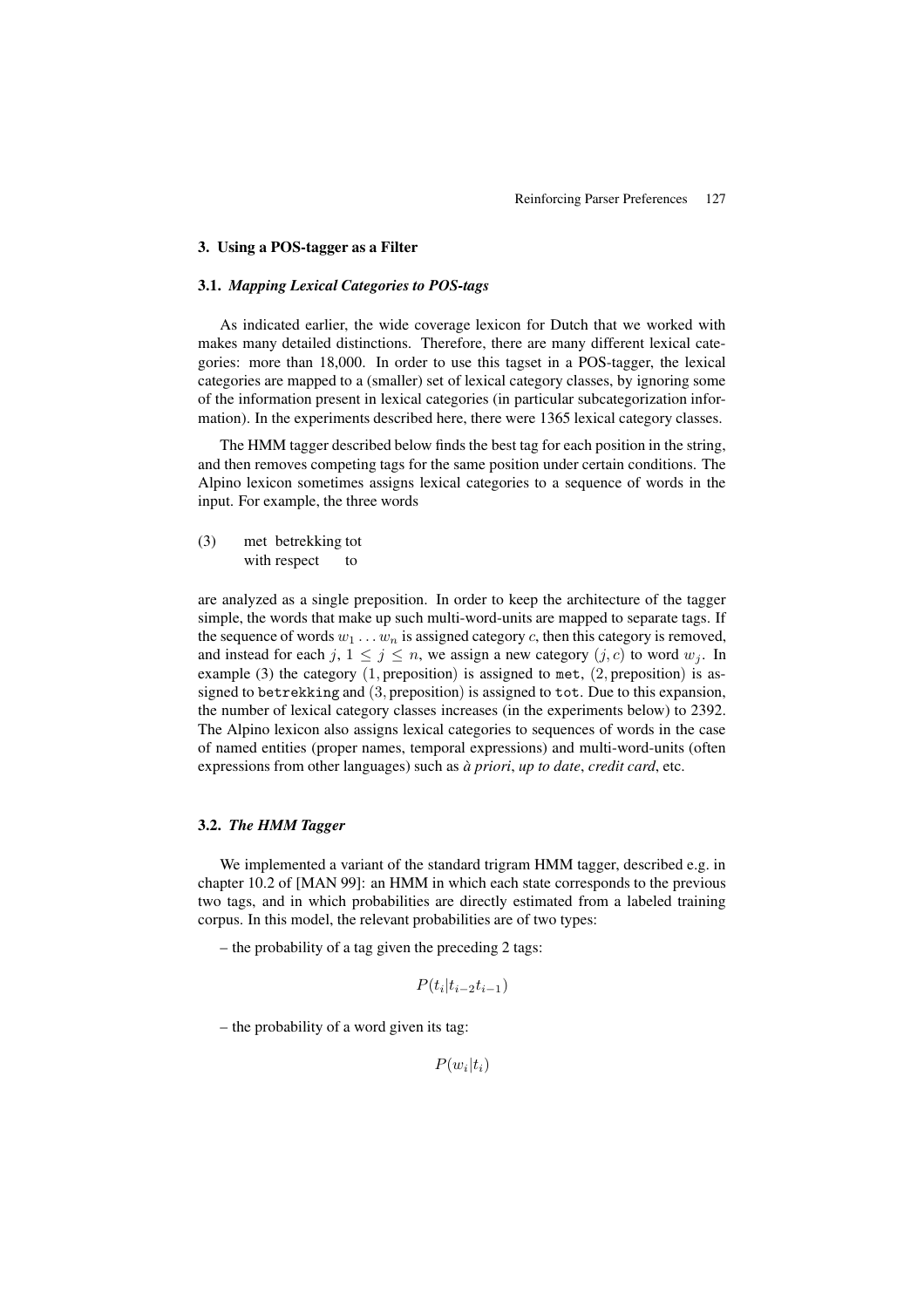In determining which tags are unlikely, several techniques are possible. One can compute the most likely sequence of tags, and remove all tags that are not part of this sequence, or in general keep the tags that are part of the  $n$  best sequences. However, in order to get good results we need very large  $n$ , making for slow processing. The technique that performed best in our experiments is to compute probabilities for each tag individually, so that tags assigned to the same word can be compared directly. Thus, for each word in the sentence, we are interested in the probabilities assigned to each tag by the HMM. This is similar to the idea described in chapter 5.7 of [JEL 98] in the context of speech recognition. The same technique is described in [CHA 96]. The *a posteriori* probability that  $t$  is the correct tag at position  $i$  is given by:

$$
P(t_i = t) = \alpha_i(t)\beta_i(t)
$$

where  $\alpha$  and  $\beta$  are the forward and backward probabilities as defined in the forwardbackward algorithm for HMM-training;  $\alpha_i(t)$  is the total (summed) probability of all paths through the model that end at tag t at position i;  $\beta_i(t)$  is the total probability of all paths starting at tag  $t$  in position  $i$ , to the end.

Once we have calculated  $P(t_i = t)$  for all potential tags, we compare these values and remove tags which are very unlikely. Let  $s(t, i) = -\log(P(t_i = t))$ . A tag t on position i is removed, if there exists another tag  $t'$ , such that  $s(t, i) > s(t', i) + \tau$ . Here,  $\tau$  is a constant threshold value. Using various values for  $\tau$  results in different outcomes with respect to filtering accuracy and remaining ambiguity.

#### **3.3.** *Smoothing*

In order to estimate the probability of a (potentially unseen) trigram, we take into account the probability of the bigram and unigram as well. Thus, the trigram model takes into account lower order models, assigning weights to each of the models to express their relative importance. This idea, known as linear interpolation, is a wellknown method for combining models (see for instance [MAN 99]). By adjusting the weights, which together sum up to one, we can put the emphasis on the model that uses a greater context, while at the same time not ignoring the information provided by models that are simpler, but for which more data is available. We interpolate a uni-, bi- and trigram model by means of the following formula (where  $\lambda_1$ ,  $\lambda_2$  and  $\lambda_3$  are the three respective weights, and  $P^*(X)$  is the probability of some n-gram X computed directly from the training data frequency counts):

$$
P(t_3|t_1, t_2) = \lambda_3 P^*(t_3|t_1, t_2) + \lambda_2 P^*(t_3|t_2) + \lambda_1 P^*(t_3)
$$

The weights are computed using the notion of n-gram *diversity*, an idea described by Collins ([COL 99], borrowing from [BIK 97]). In order to compute the weight for a trigram  $t_1t_2t_3$ , we take the diversity and frequency of the bigram  $t_1t_2$  into account.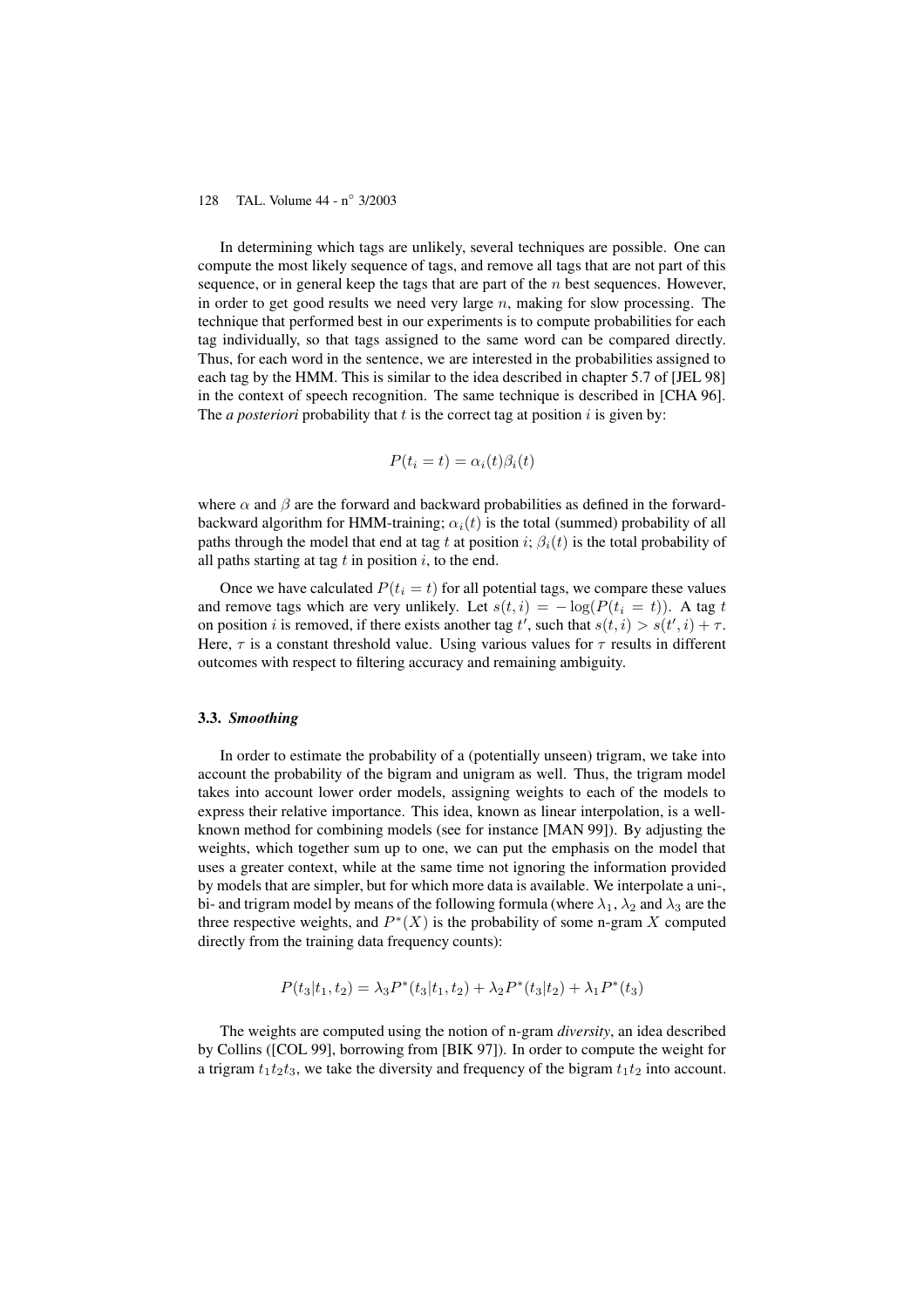The diversity of an n-gram is the number of different tags that appear in the position following this n-gram in the training data. If the trigram starts with a low-diversity bigram, the weight associated with the trigram can be large: the probability of the bigram being followed by an unexpected tag is small, and if this does happen, it is likely to be a significant event. If on the other hand the bigram is of a high diversity, the trigram should receive a small weight.

When we have the count and diversity figures available for bigrams, the weight  $\lambda_3$  for a trigram  $t_1t_2t_3$  can be derived as follows, using a constant c to regulate the importance of diversity in this computation:

$$
\lambda_3 = \begin{cases} 0 & \text{if count}(t_1 t_2) = 0\\ \frac{\text{count}(t_1 t_2)}{\text{count}(t_1 t_2) + c \times \text{diversity}(t_1 t_2)} & \text{if count}(t_1 t_2) > 0 \end{cases}
$$

We found that differences in the value used for  $c$  resulted in only small variations in performance. In the experiments described in following sections a value of  $c=7$  was used.

## **3.4.** *Training the Tagger*

The probabilities which are used in the HMM tagger are directly estimated from a labeled training corpus. Perhaps the most interesting aspect of our approach is the fact that the training corpus is constructed by the parser. Training the tagger therefore implies running the parser on a large set of example sentences, and collecting the sequences of lexical category classes that were used by what the parser believed to be the best parse.<sup>4</sup>

Of course, the training set thus produced contains errors, in the sense that the parser is not always able to pick out the correct parse and as a consequence might not have chosen the correct sequence of lexical category classes. Therefore, the POS-tagger strictly speaking does not learn 'correct' lexical category class sequences, but rather the tagger learns which sequences are favored by the parser.

In our experiments discussed below, we used as our corpus up to four years of Dutch daily newspaper text. It should be noted, though, that from this large text collection, we only used 'easy' sentences. Sentences with more than 22 words are ignored, as well as sentences that take longer than 20 seconds of CPU time, and sentences for which the parser is not able to find a full parse. Under these conditions,

<sup>4</sup>. A reviewer suggests to use the Alpino Treebank corpus to train a baseline version of the tagger — however this is not possible because the treebank does not contain part-of-speech tags. Although Dutch corpora have been manually tagged in the past, we cannot use manually annotated material because the tag sets that were used in the past are quite different from the set of lexical category classes used in the Alpino lexicon.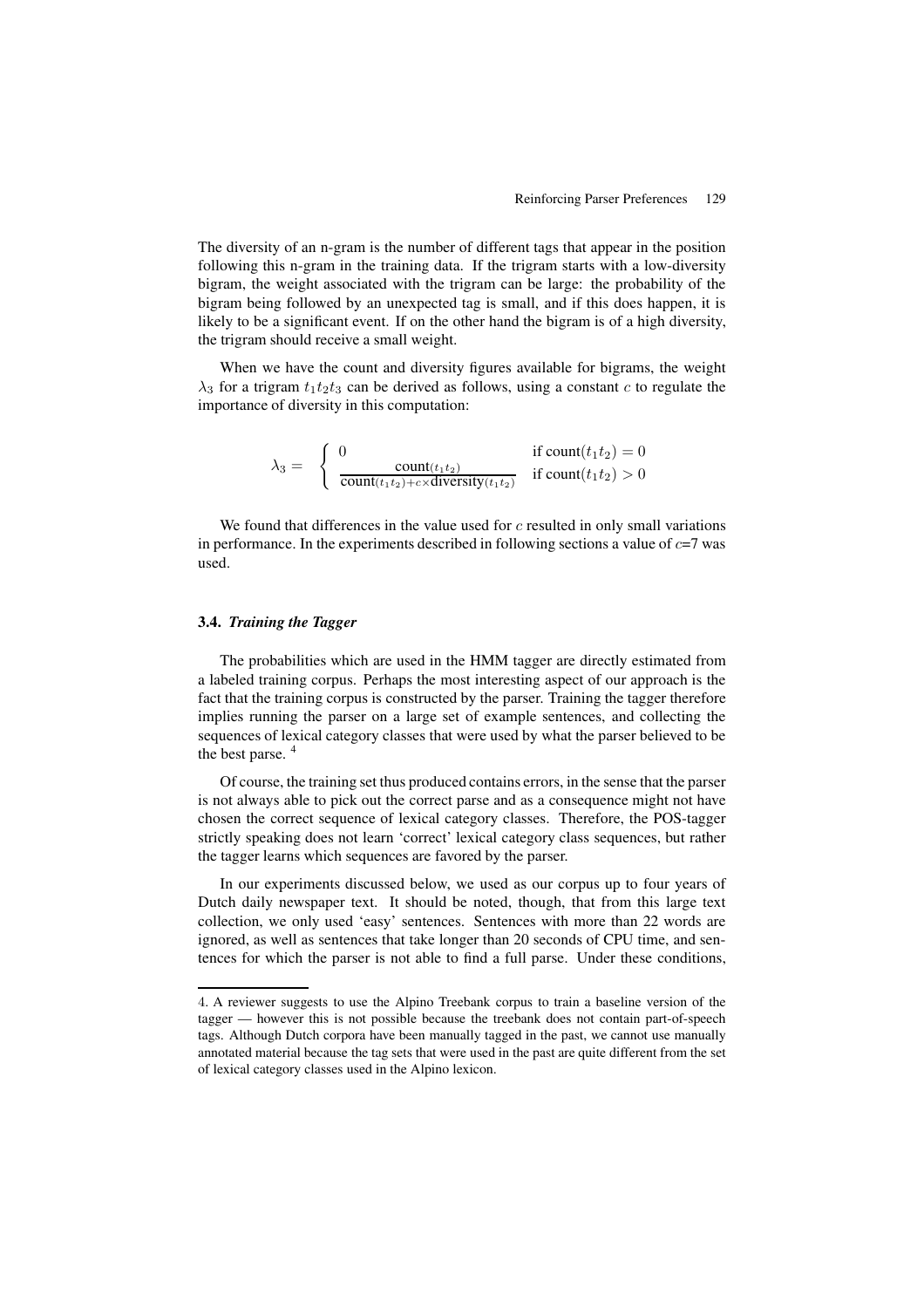| model   | accuracy $(\% )$ |
|---------|------------------|
| unigram | 87.23            |
| bigram  | 94.03            |
| trigram | 94.69            |

**Table 1.** *Stand-alone tag filter accuracy using different models*

parsing a week of newspaper text takes somewhere between 15 and 20 hours of CPU time on standard hardware.<sup>5</sup>

#### **3.5.** *Stand-alone Results*

We experimented with the use of uni-, bi- and trigram models. The models were trained on about 45 months (∼2 million sentences, ∼24 million words) of annotated text from Dutch daily newspapers, and the filter was applied in a stand-alone setup to a random selection of 10% of the sentences of the Alpino Treebank which contain at most 40 words. Thus, these 604 sentences were parsed by Alpino, and for each sentence the sequence of lexical category classes used by what the parser believed to be the best parse is deemed to be the gold standard.

In table 1 the accuracy is listed for the bigram and trigram model; as a baseline we also provide the unigram model. These percentages are obtained if for each position in the input only a single tag is allowed to survive.

In figure 1 we display accuracy levels for different amounts of ambiguity after filtering. The different levels of ambiguity are the result of using different threshold settings in the filter; a lower threshold means more tags will be considered bad and be removed. If the threshold value increases, then accuracy and ambiguity approach 100% (at which point all tags survive, including the correct ones).

The accuracy of the trigram model is lower than one might expect. In the literature, HMM trigram taggers yield accuracy levels of more than 96%. Of course, these results are hard to compare because of differences in the tag set and corpora that were used. For instance, the LOB corpus is tagged with a tagset consisting of 170 different tags [GAR 87]. The Wall Street Journal corpus is tagged with a tagset of only 48 tags [MAR 93]. The most important difference, however, is the nature of the test data in the current setup. It turns out that in many cases where the tagger and the test set disagree, the tagger actually improves upon the test set. An example illustrates this; consider the utterance:

(4) . . . van die jongen ... of the young-animals[pl]/boy[sg] near the coffin... bij de doodskist. . .

<sup>5</sup>. We heavily exploited a cluster of about 120 Linux PCs, at the High Performance Computing Center of the University of Groningen.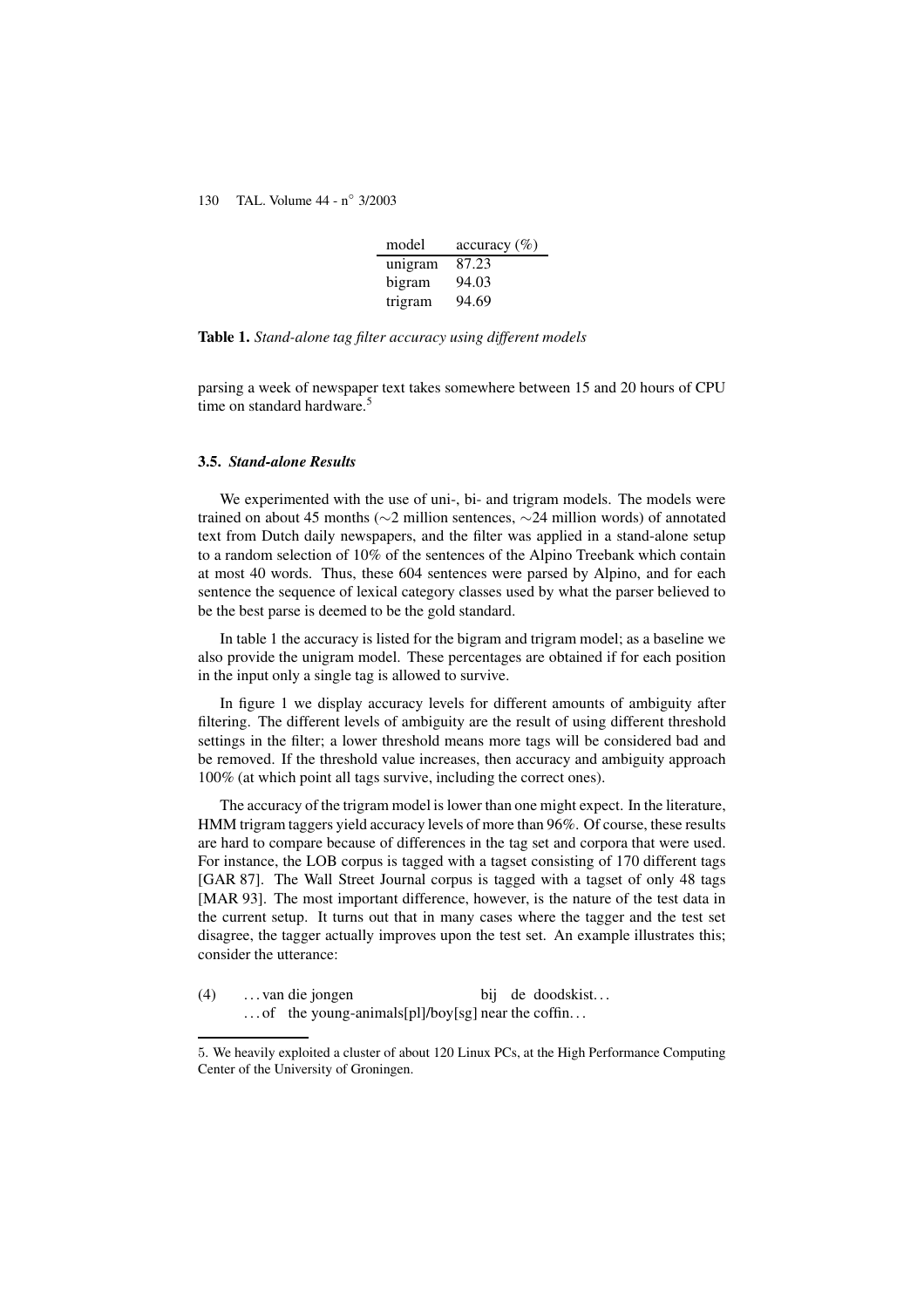

**Figure 1.** *Stand-alone tag filter accuracy versus ambiguity for bigram and trigram model, using different threshold settings ranging from* τ*=0 to* τ*=25. The model is trained on 45 months of newspaper data*

The Dutch word *jongen* is ambiguous between a singular noun reading *boy* and a plural noun reading *young-animals*. The first reading is much more frequent than the second reading. For some reason, the tag corresponding to the (infrequent) second reading was used by the parser in its best parse of the sentence and as a consequence this tag ended up in the test set. The HMM model quite rightly learned a preference for the frequent reading and assigned the correct tag.

## **3.6.** *Larger Amounts of Training Data*

Given that the training data is produced automatically, the most straightforward manner of improving the tagger might be to use larger amounts of training data. In a typical language modeling situation, this is a severely limited solution since the data has to be manually annotated first. We experimented with using increasing amounts of training data. The results are shown in figure 2. To be able to contrast filtering accuracy with the number of months of training data, the filter was set to remove all but the best scoring tag for each word, thereby removing all ambiguity.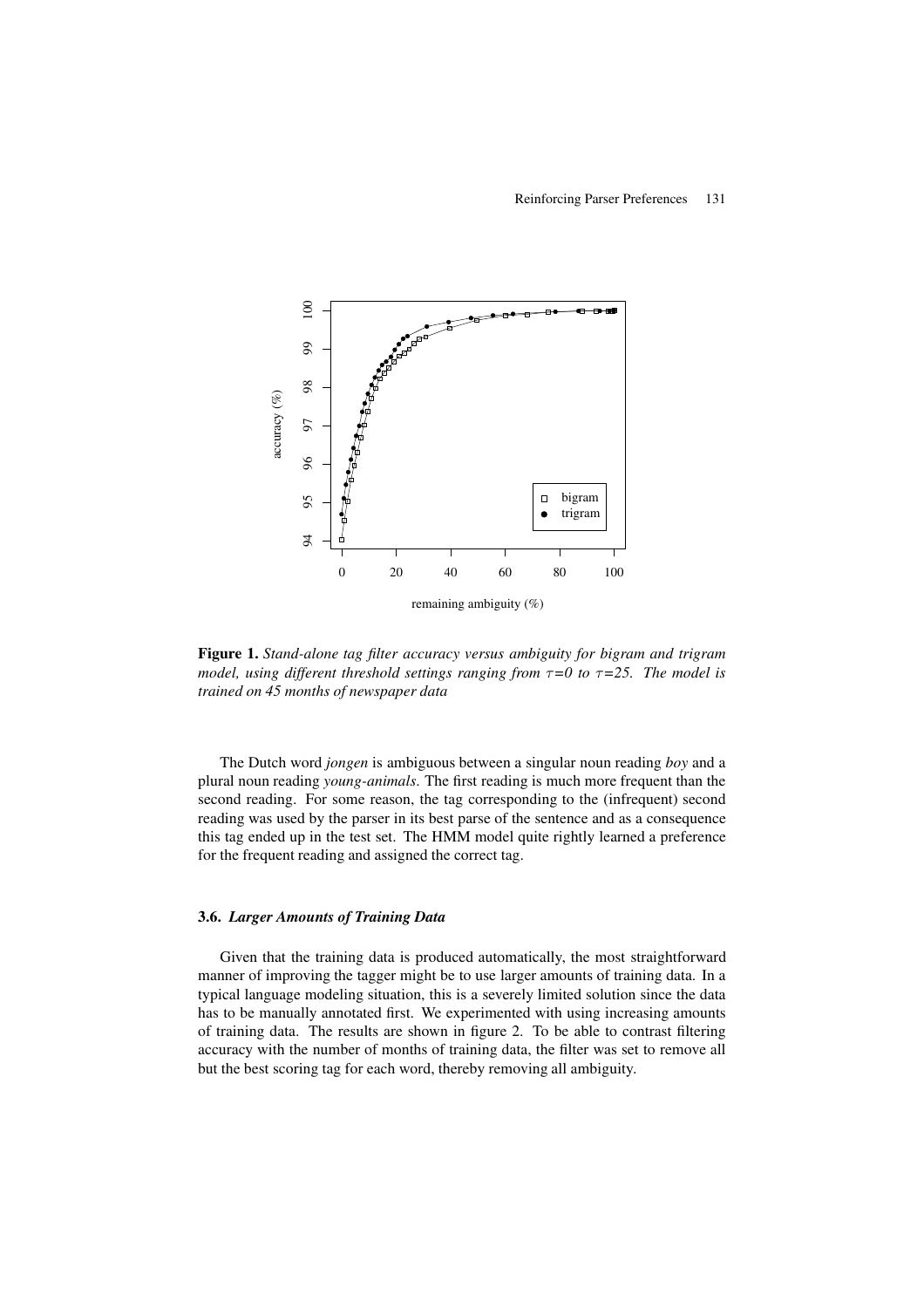

amount of training data (weeks of newspaper text)

**Figure 2.** *Stand-alone tag filter accuracy using increasing amounts of training data and removing all but the single best tag for each word*

This graph shows that the n-gram model performs better when trained on more data, the trigram model gaining relatively more than the bigram model. It must be noted though that after about 40 weeks of training data the accuracy does not improve significantly anymore.

#### **4. Using the Filter in the Parser**

## **4.1.** *Experimental Results*

The results so far have been stand-alone filtering results. As the filter is meant to be used to disambiguate the lexical analysis of the Alpino parser, we will now present parsing results and show how these are improved by the incorporation of the filter.

The filter was trained on more than 40 months of newspaper data annotated by the parser. Next, the parser was run on the first 220 sentences of the cdbl corpus, which is the newspaper part of the Eindhoven corpus; syntactic annotations of these sentences are available as part of the Alpino Treebank [Alp02]. From those sentences, four sentences were removed due to the fact that the parser *without the tag filter* ran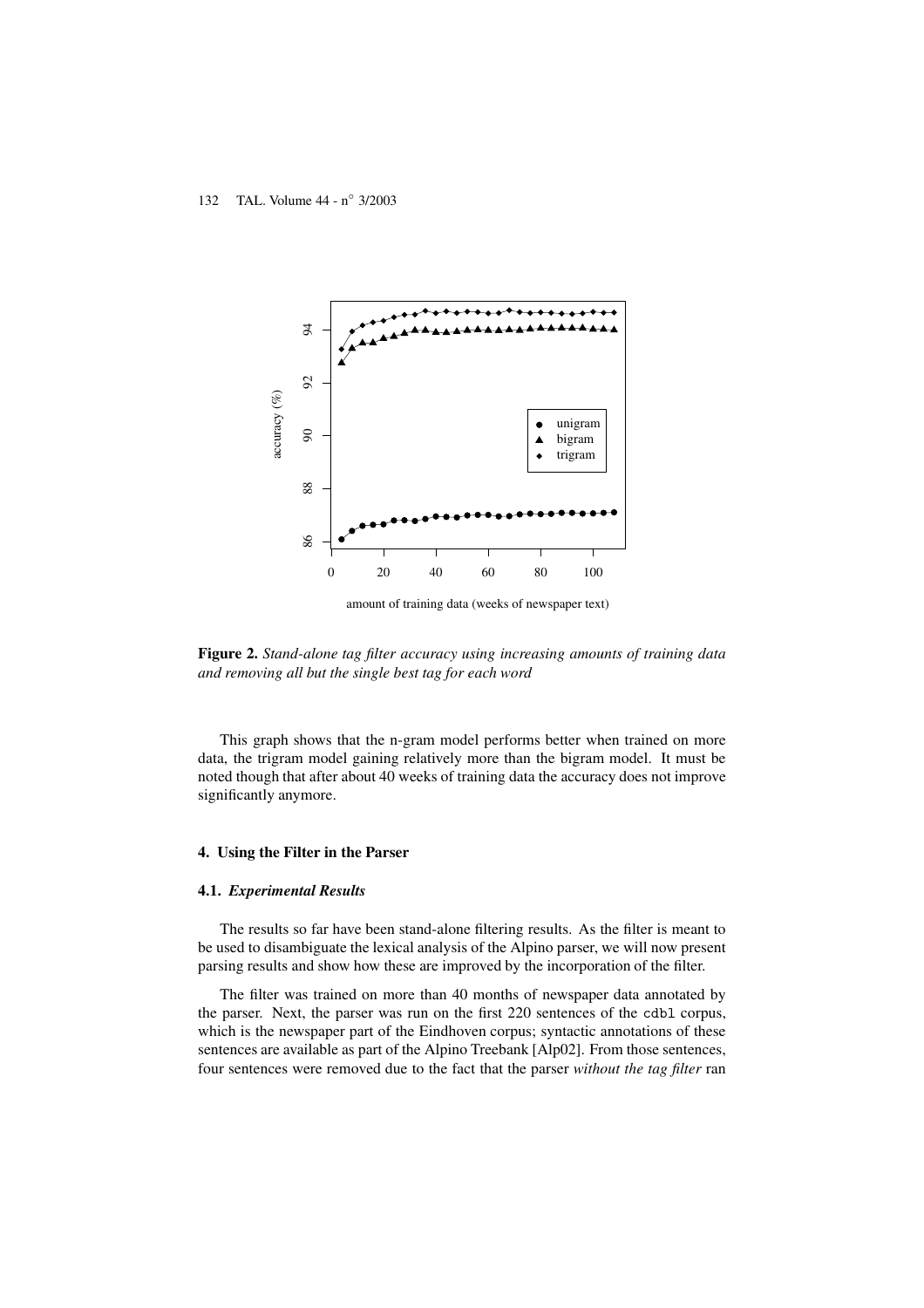

**Figure 3.** *Distribution of sentence length in the Alpino test set (in number of words)*

out of memory. The test set thus contains 216 sentences (4295 words). In figure 3 we provide a histogram of the distribution of sentence lengths.

Figure 4 plots the accuracy versus the mean CPU time spent by the parser per sentence. The different points on the graph are the result of using different threshold levels in the filter: using a low threshold, many tags are marked as bad, and thus only a small number of tags remain, leading to very fast parsing (as shown on the left hand side of the graph). Higher accuracy can be attained by using a higher threshold, removing a smaller number of tags and at the cost of a decrease in speed.

It becomes clear from this graph that use of the filter leads to an increase in accuracy. More importantly, parsing times are greatly reduced. The best performance using the filter is achieved with mean CPU time of about 14 seconds per sentence, while the parser running without the filter requires on average almost a minute of CPU time per sentence.

Given the large variation in CPU times, it is somewhat misleading if we only consider the mean CPU time per sentence. In figure 5 we display the differences in efficiency in a different way. For a given amount of CPU time, the proportion of sentences that are parsed within that amount of time are plotted. In the plot, three variants are compared. In the first variant no tag filter was used. In the second variant we use the tag filter with the threshold value  $\tau$ =4.25 which happened to produce the highest ac-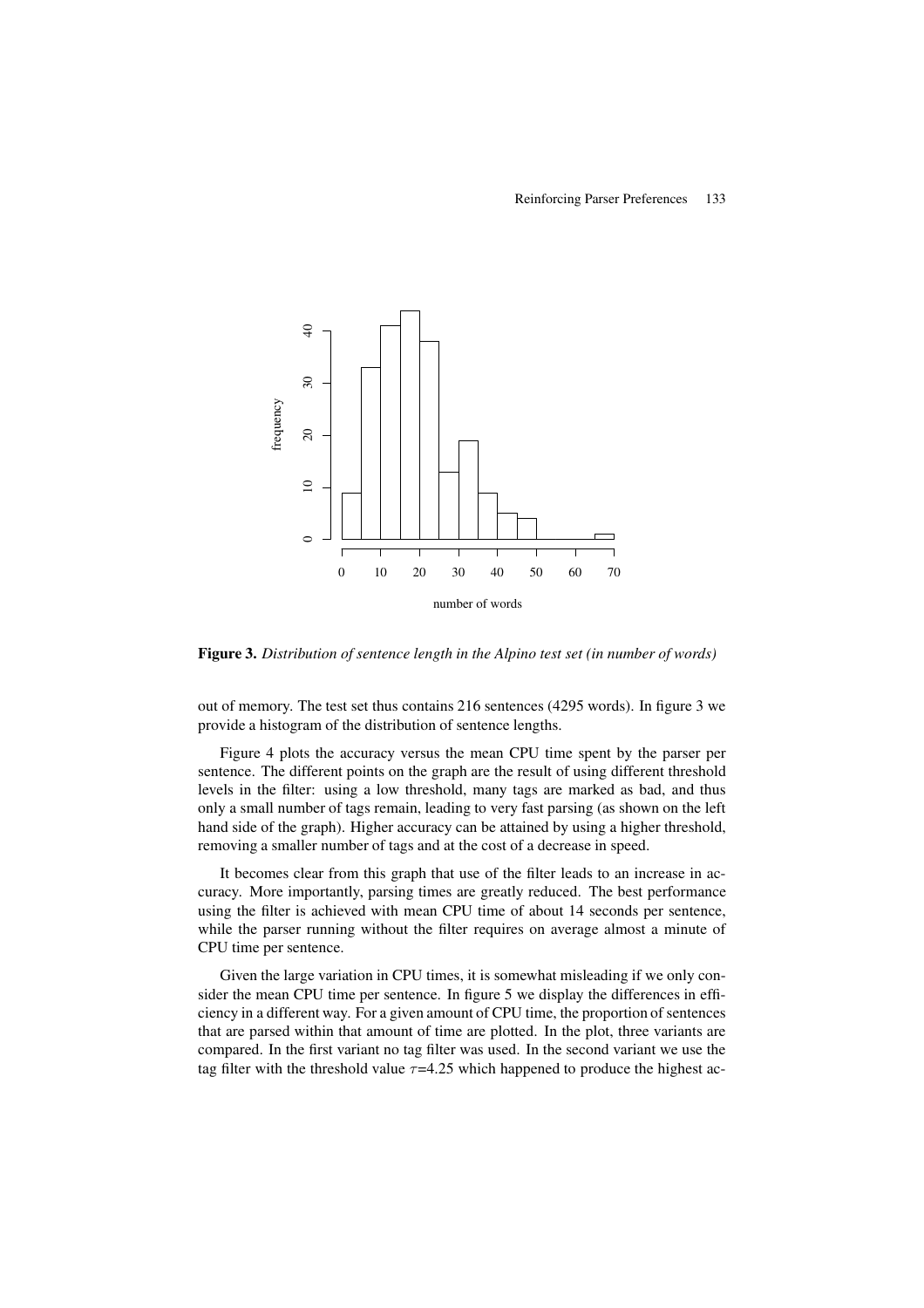

**Figure 4.** *Parsing results in terms of parser accuracy and mean CPU time, using the filter with different threshold settings ranging from* τ*=0 to* τ*=15, and using no filter*

curacy (cf. figure 4). In the third variant we use the tag filter with the threshold value  $\tau$ =2; this produces the most efficient parser with at least the accuracy of the variant without the tagger.

## **4.2.** *Discussion*

It is perhaps surprising that the use of the filter can actually *improve* the accuracy of the overall parser. One important reason is related to the strategy of the parser described earlier. The parser always prefers a single parse over a sequence of partial parses. Although this strategy implements a fairly natural tendency, it turns out that in the context of very unlikely lexical categories the strategy implies that very unlikely full parses are constructed e.g. for elliptical utterances. As an example, consider:

(5) In cash[V+imp]/in[Prep] Amsterdam tonight Amsterdam vanavond *Cash Amsterdam tonight! In Amsterdam - tonight*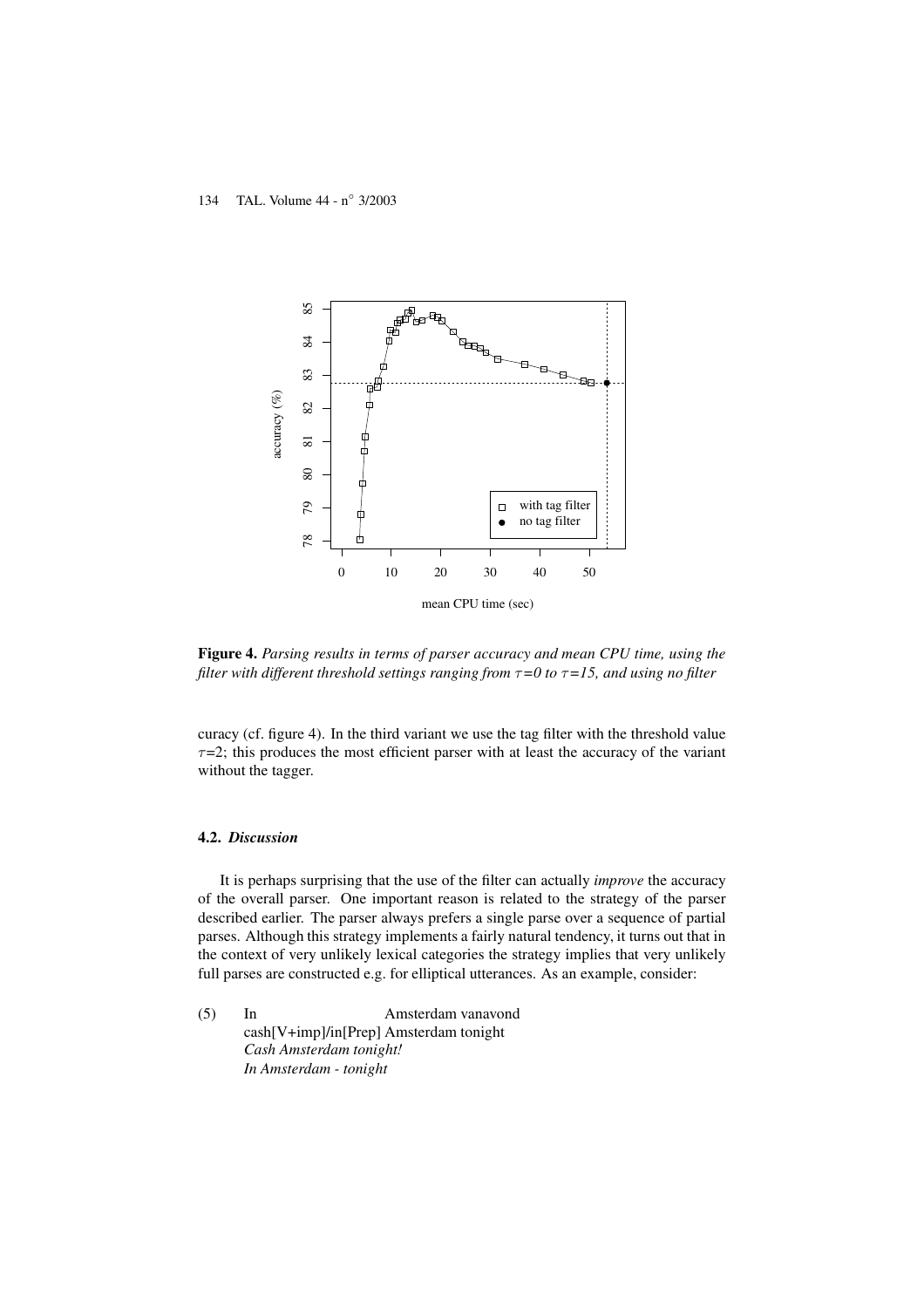

**Figure 5.** *Comparison of proportion of sentences that receive a parse within given amount of CPU time*

This sentence is naturally analyzed as an elliptical utterance, consisting of two parts: a prepositional phrase in Amsterdam followed by an adverbial. However, the word in can also be used as a verb. In this particular case, the parser can create a full parse in which in is indeed analyzed as an imperative verb form. In the integrated system, the POS-filter will filter out the possibility that in is a verb. As a result, no full parse is possible. In this particular case, the resulting parse (consisting of two parts) will be better than the unlikely single parse. In many cases, improvements of the integrated parser are due to similar phenomena.

The *coverage* of a parser can be defined as the proportion of sentences which receive a full parse. It can be argued that coverage is actually not a very useful metric for parser evaluation. The fact that the parser finds a full parse for a given sentence is only relevant if that parse is in some sense *correct*. But one important reason that the use of a lexical analysis filter improves parsing accuracy is given by the *reduction* of coverage. If the parser has many different lexical categories to choose from, then often it is able to find a full parse (albeit a ridiculous one). However, if the parser is forced to work with a limited set of lexical categories it becomes much harder to find such a full parse. In the majority of cases, however, the resulting partial parse is much closer to the gold standard. In figure 6 coverage and accuracy are plotted for different threshold settings.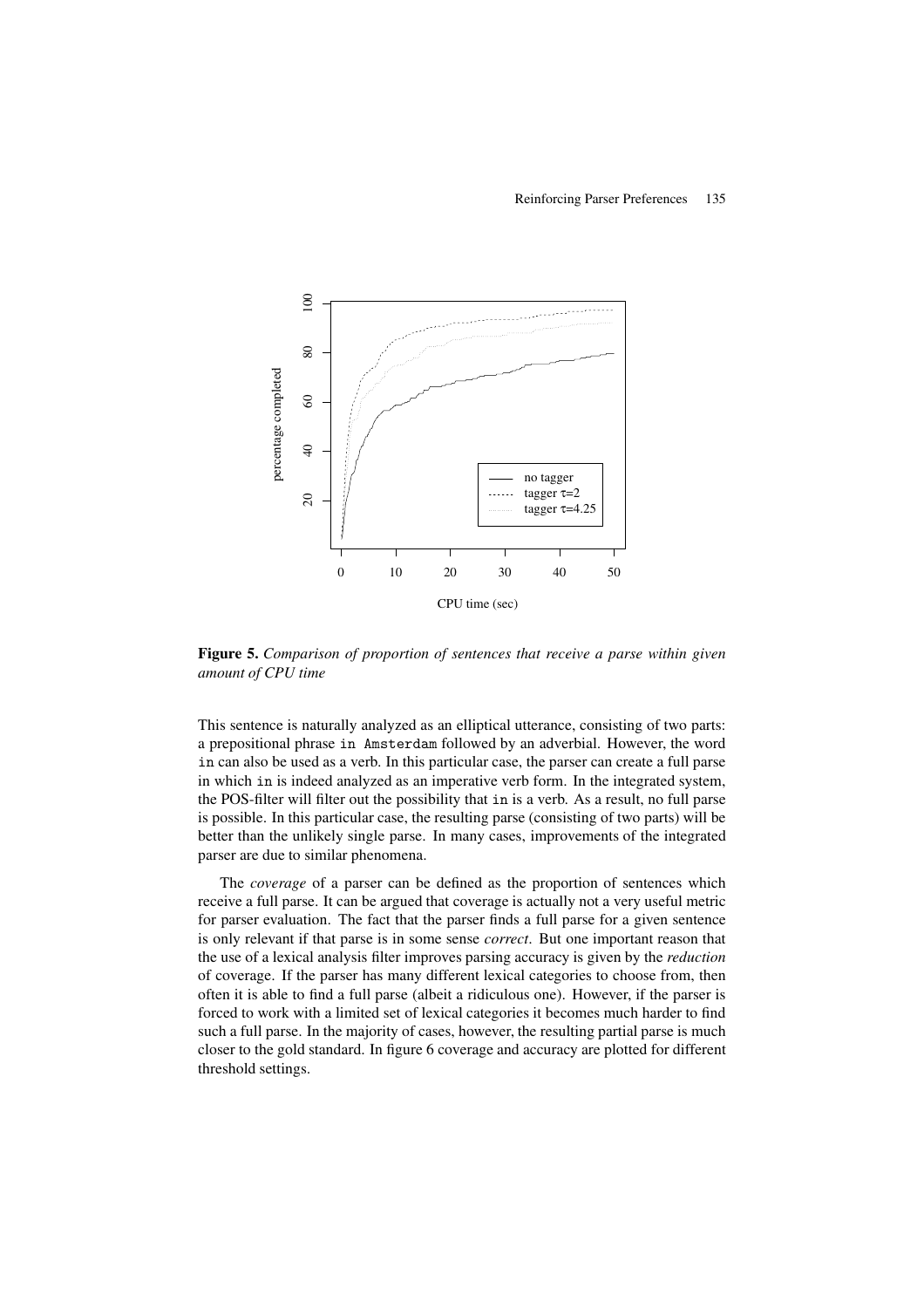

**Figure 6.** *Coverage (proportion of sentences that receive a full parse) and accuracy for different threshold settings*

#### **5. Conclusions and Future Work**

In this article we have proposed a simple technique to incorporate an n-gram POStagger in the lexical analysis phase of a wide-coverage parser. Since the POS-tagger does not need any human annotated data, the proposal is easily adaptable to other parsing systems. In our experiments, we found that the use of the tagger greatly reduced parsing times, and in addition gave rise to an increase of parsing *accuracy*. We showed that the accuracy increase was at least partly caused by the specific approach to robustness implemented in our system. More generally, the effect on accuracy of the incorporation of a POS-tagger as proposed in this article is dependent on the quality of the baseline system. We believe, however, that the positive effect on parsing efficiency is less dependent on the particularities of the baseline system. If the technique proposed in this article is applied to other wide-coverage parsing systems, we do expect important improvements in parsing efficiency.

In general, a model such as an HMM can be enriched by including more information in a single state. For example, in the case of n-gram models a single state could be made to represent three, instead of two, previous tags. The already small difference between the performance of the bigram and the trigram tagger (see figure 1) suggest that this is not likely to give much improvement. Perhaps a better way of extending the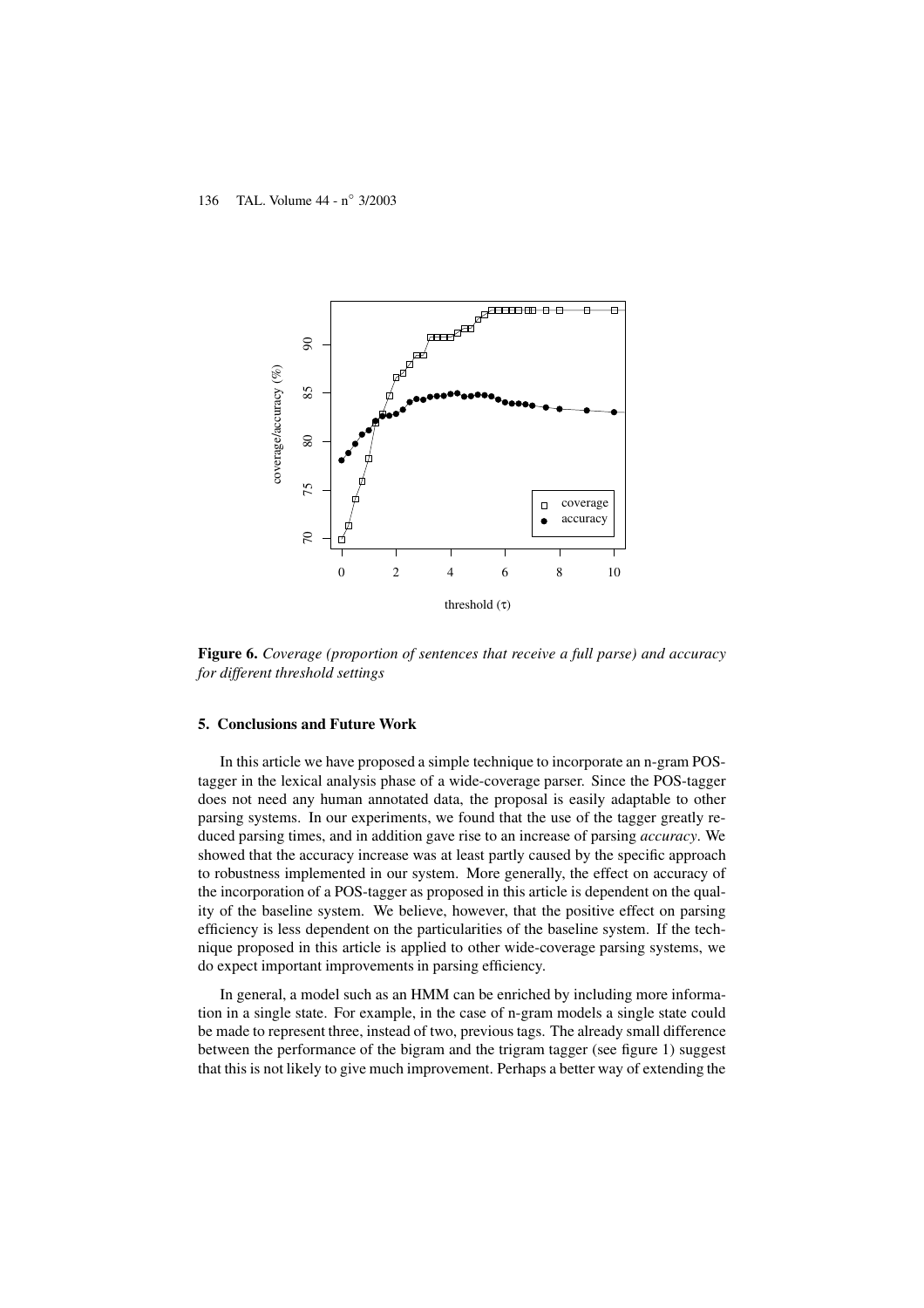states is by adding information that is more linguistically informed. This is feasible, because during the construction of training material, the full parse tree is available.

Based on frequent errors made by the filter we have experimented with adding specific contextual information that humans would find helpful in making the relevant distinctions. So far, this gives a small improvement in accuracy; the question remains how much and what kind of contextual information can be added effectively. Since there is no bound on the amount of training material that we can produce for the tagger, sparse data may be less of a problem in our setup.

#### Acknowledgements

This research was carried out within the framework of the PIONIER Project *Algorithms for Linguistic Processing*, funded by NWO (Dutch Organization for Scientific Research) and the University of Groningen. The article is an extended and revised version of [PRI 01]. We would like to thank Mark-Jan Nederhof and the anonymous reviewers for helpful comments.

#### **6. References**

- [ABN 97] ABNEY S. P., "Stochastic attribute-value grammars", *Computational Linguistics*, vol. 23, 1997, p. 597–618.
- [Alp02] "The Alpino Treebank 1.0", University of Groningen, 11 2002, CDROM; also available via http://www.let.rug.nl/˜vannoord/trees/.
- [BER 96] BERGER A., DELLA PIETRA S., DELLA PIETRA V., "A maximum entropy approach to natural language processing", *Computational Linguistics*, vol. 22, num. 1, 1996, p. 39–72.
- [BIK 97] BIKEL D. M., MILLER S., SCHWARTZ R., WEISCHEDEL R., "Nymble: a highperformance learning name-finder", *Proceedings of ANLP-97*, 1997, p. 194–201.
- [BOO 75] DEN BOOGAART P. C. U., *Woordfrequenties in geschreven en gesproken Nederlands*, Oosthoek, Scheltema & Holkema, Utrecht, 1975, Werkgroep Frequentie-onderzoek van het Nederlands.
- [BOU 98] BOUMA G., VAN NOORD G., "Word order constraints on verb clusters in German and Dutch", HINRICHS E., NAKAZAWA T., KATHOL A., Eds., *Complex Predicates in Nonderivational Syntax*, p. 43–72, Academic Press, New York, 1998.
- [BOU 01a] BOUMA G., MALOUF R., SAG I., "Satisfying Constraints on Adjunction and Extraction", *Natural Language and Linguistic Theory*, vol. 19, 2001, p. 1–65.
- [BOU 01b] BOUMA G., VAN NOORD G., MALOUF R., "Wide Coverage Computational Analysis of Dutch", DAELEMANS W., SIMA'AN K., VEENSTRA J., ZAVREL J., Eds., *Computational Linguistics in the Netherlands, CLIN 2000*, Amsterdam, 2001, Rodopi, p. 45–59.
- [CAR 96] CARROLL J., BRISCOE E., "Apportioning Development Effort in a Probabilistic LR Parsing System through Evaluation", *Proceedings of the ACL SIGDAT Conference on Empirical Methods in Natural Language Processing*, University of Pennsylvania, Philadelphia,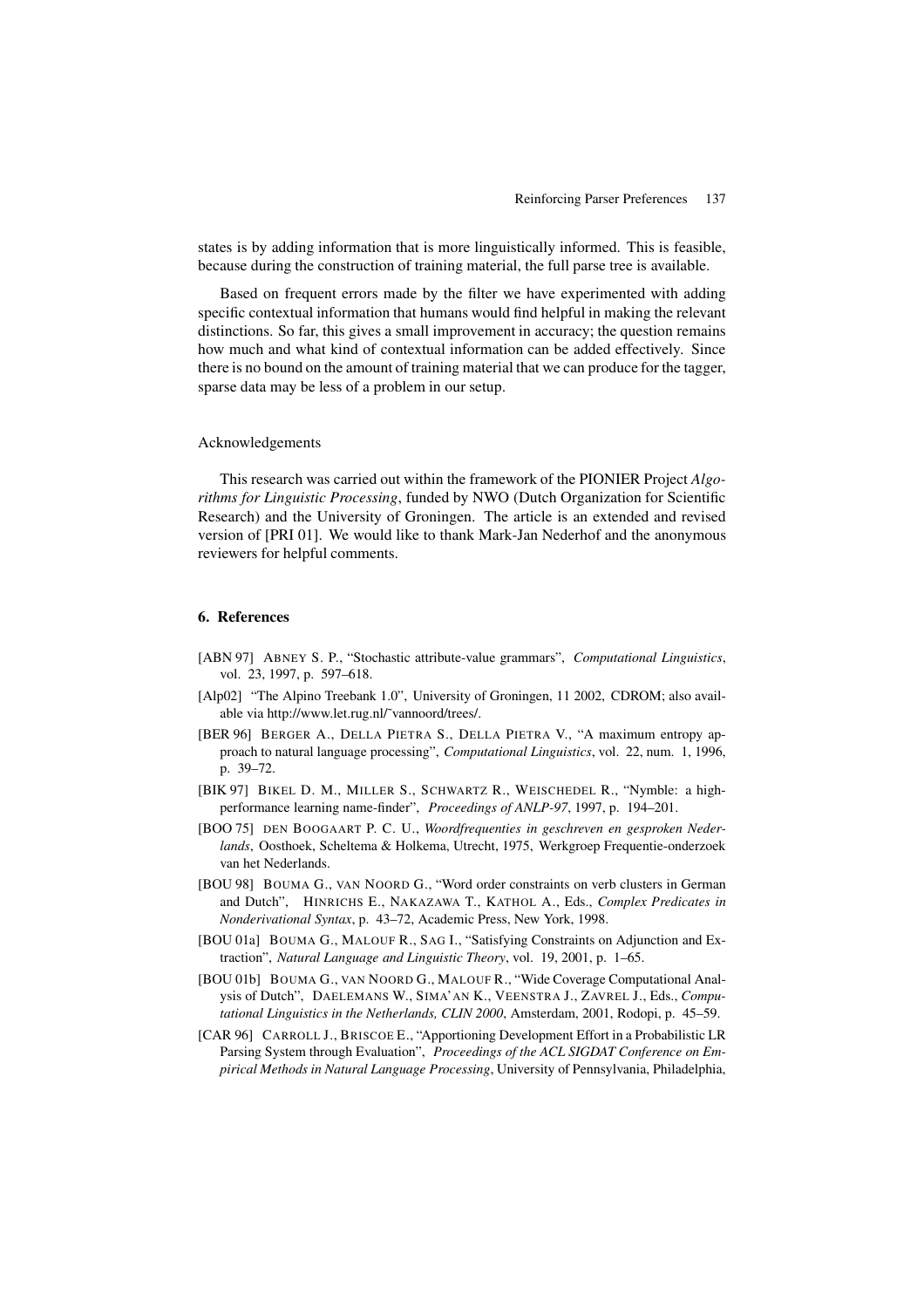PA, 1996, p. 92–100.

- [CAR 98a] CARABALLO S. A., CHARNIAK E., "New Figures of merit for best-first probabilistic chart parsing", *Computational Linguistics*, vol. 24, num. 2, 1998.
- [CAR 98b] CARROLL J., BRISCOE T., SANFILIPPO A., "Parser Evaluation: A Survey and a New Proposal", *Proceedings of the first International Conference on Language Resources and Evaluation (LREC)*, Granada, Spain, 1998, p. 447–454.
- [CHA 96] CHARNIAK E., CARROLL G., ADCOCK J., CASSANDRA A., GOTOH Y., KATZ J., LITTMAN M., MCCANN J., "Taggers for Parsers", *Artificial Intelligence*, vol. 85, num. 1-2, 1996.
- [COL 99] COLLINS M., "Head-Driven Statistical Models for Natural Language Parsing", PhD thesis, University of Pennsylvania, Philadelphia, Pennsylvania, 1999.
- [Del 97] DELLA PIETRA S., DELLA PIETRA V., LAFFERTY J., "Inducing features of random fields", *IEEE Transactions on Pattern Analysis and Machine Intelligence*, vol. 19, 1997, p. 380–393.
- [GAR 87] GARSIDE R., LEECH G., SAMPSON G., *The Computational Analysis of English: A Corpus-Based Approach*, Longman, 1987.
- [JEL 98] JELINEK F., *Statistical Methods for Speech Recognition*, MIT Press, 1998.
- [JOH 99] JOHNSON M., GEMAN S., CANON S., CHI Z., RIEZLER S., "Estimators for Stochastic "Unification-based" Grammars", *Proceedings of the 37th Annual Meeting of the ACL*, College Park, Maryland, 1999, p. 535–541.
- [KIE 99] KIEFER B., KRIEGER H.-U., CARROLL J., MALOUF R., "A Bag of Useful Techniques for Efficient and Robust Parsing", *Proceedings of the 37th Meeting of the ACL*, College Park, MD, 1999, p. 473–480.
- [MAN 99] MANNING C. D., SCHU¨ TZE H., *Foundations of Statistical Natural Language Processing*, MIT Press, Cambridge Mass., 1999.
- [MAR 93] MARCUS M. P., SANTORINI B., MARCINKIEWICZ M. A., "Building a Large Annotated Corpus of English: The Penn Treebank", *Computational Linguistics*, vol. 19, num. 2, 1993.
- [MOO 00] MOORTGAT M., SCHUURMAN I., VAN DER WOUDEN T., "CGN Syntactische Annotatie", 2000, internal report Corpus Gesproken Nederlands.
- [NOO 94] VAN NOORD G., BOUMA G., "Adjuncts and the Processing of Lexical Rules", *Proceedings of the 15th International Conference on Computational Linguistics (COLING)*, Kyoto, 1994, p. 250–256, cmp-lg/9404011.
- [NOO 97] VAN NOORD G., "An Efficient Implementation of the Head Corner Parser", *Computational Linguistics*, vol. 23, num. 3, 1997, p. 425–456, cmp-lg/9701004.
- [NOO 99] VAN NOORD G., BOUMA G., KOELING R., NEDERHOF M.-J., "Robust Grammatical Analysis for Spoken Dialogue Systems", *Journal of Natural Language Engineering*, vol. 5, num. 1, 1999, p. 45–93.
- [NOO 01] VAN NOORD G., "Robust Parsing of Word Graphs", JUNQUA J.-C., VAN NOORD G., Eds., *Robustness in Language and Speech Technology*, Kluwer Academic Publishers, Dordrecht, 2001.
- [OOS 00] OOSTDIJK N., "The Spoken Dutch Corpus: Overview and first evaluation", GRAV-ILIDOU M., CARAYANNIS G., MARKANTONATOU S., PIPERIDIS S., STAINHAOUER G., Eds., *Proceedings of the Second International Conference on Language Resources and*